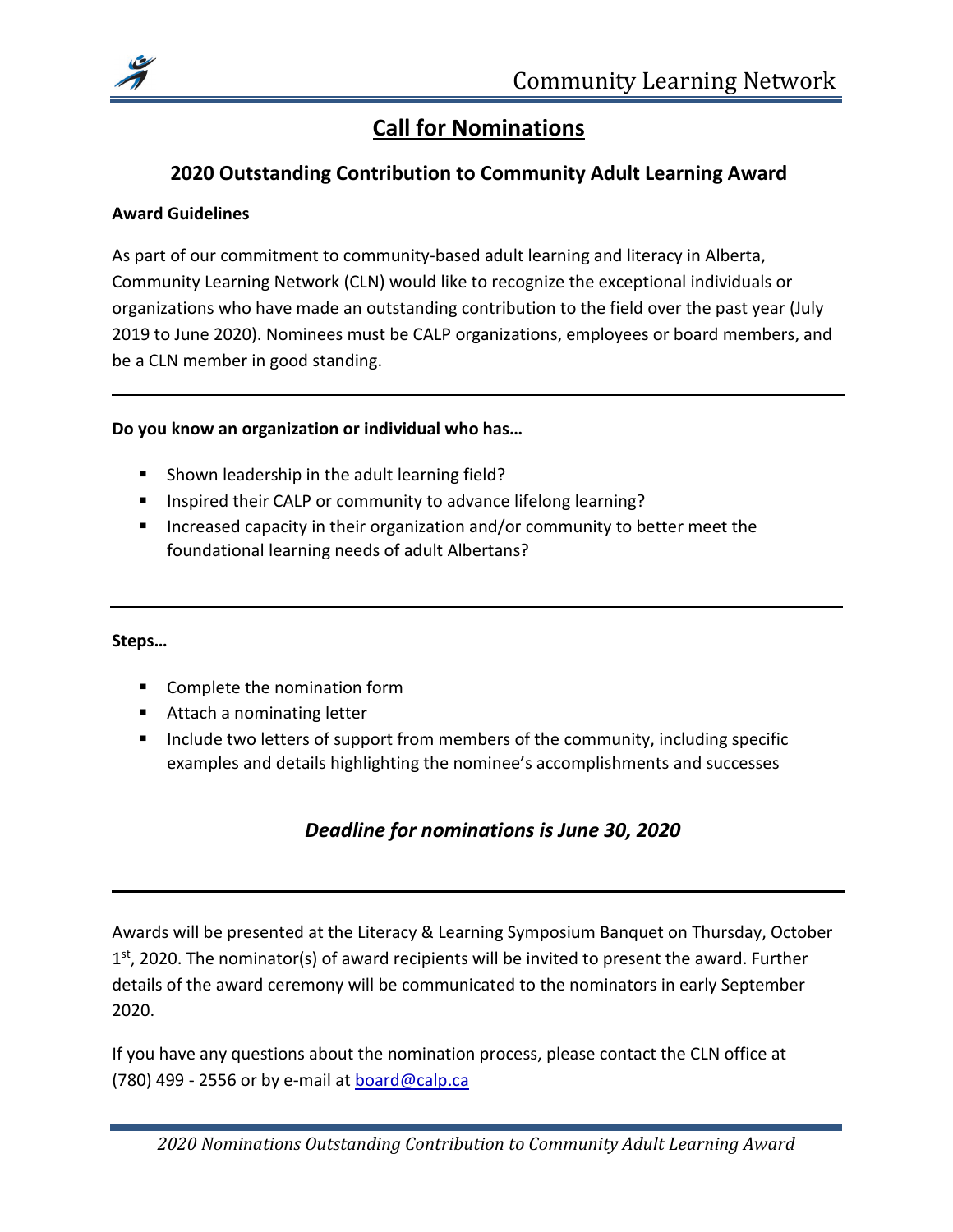

## **Nomination Form**

#### **2020 Outstanding Contribution to Community Adult Learning Award**

| <b>Nominee's Information</b>            |  |
|-----------------------------------------|--|
| <b>Full Name/Organization</b>           |  |
| Position (i.e. - Staff, Chairperson) if |  |
| applicable                              |  |
| <b>Community Adult Learning</b>         |  |
| Program Office                          |  |
| <b>Mailing Address</b>                  |  |
| <b>Phone Number</b>                     |  |
| <b>Primary Email Address</b>            |  |

| <b>Nominator's Information</b> |  |
|--------------------------------|--|
| Nominator's Name               |  |
| Position with Organization (if |  |
| applicable)                    |  |
| <b>Mailing Address</b>         |  |
| Daytime Phone Number           |  |
| <b>Email Address</b>           |  |

## **\*Please note the boxes will expand as needed. Please submit responses to Box 1 and at least one other Box. Include no more than five (5) to six (6) pages total (including the guideline page).**

**Box 1**: The nominee has shown leadership in the adult learning field (between July 2019 and June 2020). (Include one or two specific examples.) (REQUIRED)